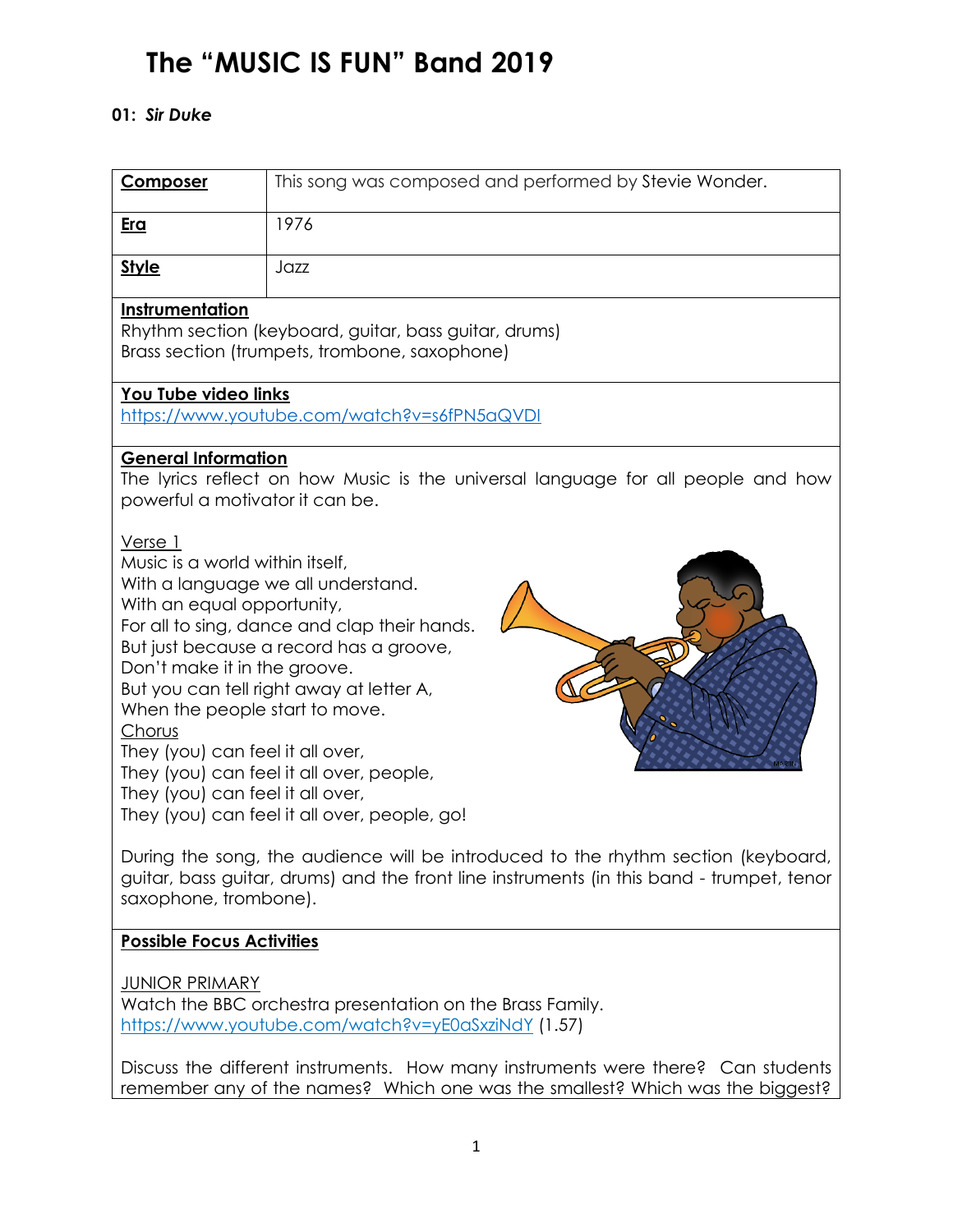Use the pictures at [https://www.teacherspayteachers.com/Product/Brass-Instrument-](https://www.teacherspayteachers.com/Product/Brass-Instrument-File-Folder-Game-881654)[File-Folder-Game-881654](https://www.teacherspayteachers.com/Product/Brass-Instrument-File-Folder-Game-881654) (Free) to put the instruments in order from smallest to biggest.

Use the activities at [http://www.first-school.ws/theme/coloring-pages/music/brass](http://www.first-school.ws/theme/coloring-pages/music/brass-instruments.htm)[instruments.htm](http://www.first-school.ws/theme/coloring-pages/music/brass-instruments.htm) to print out, colour and label depending on age and ability. Many of the instruments have links to information, images and audio on the [Dallas Symphony](https://www.mydso.com/dso-kids/learn-and-listen/instruments)  [Orchestra for Kids](https://www.mydso.com/dso-kids/learn-and-listen/instruments) website or at Wikipedia.org.



## PRIMARY

Watch the BBC orchestra presentation on the Brass Family.

<https://www.youtube.com/watch?v=yE0aSxziNdY> (1.57)

Discuss the different instruments. How many instruments were there? Can students remember any of the names? Which one was the smallest? Which was the biggest? Use the pictures on the next page to put the instruments order from smallest to biggest.

The following is a list of FREE activities from TeacherPayTeachers that focus on the Brass family. Some are interactive, some are worksheets and some you can use on iPad. Brass instruments interactive activities

[https://www.teacherspayteachers.com/Product/Brass-Instruments-interactive](https://www.teacherspayteachers.com/Product/Brass-Instruments-interactive-activities-3121487)[activities-3121487](https://www.teacherspayteachers.com/Product/Brass-Instruments-interactive-activities-3121487)

Brass Instrument Races with audio files

[https://www.teacherspayteachers.com/Product/Brass-Instrument-Races-FREE-Aural-](https://www.teacherspayteachers.com/Product/Brass-Instrument-Races-FREE-Aural-Identification-w-Audio-mp3-Files-1748534)[Identification-w-Audio-mp3-Files-1748534](https://www.teacherspayteachers.com/Product/Brass-Instrument-Races-FREE-Aural-Identification-w-Audio-mp3-Files-1748534)

Brass Instrument Flower

<https://www.teacherspayteachers.com/Product/Brass-Instrument-Flower-275759> Brass Instrument File Folder Game

[https://www.teacherspayteachers.com/Product/Brass-Instrument-File-Folder-Game-](https://www.teacherspayteachers.com/Product/Brass-Instrument-File-Folder-Game-881654)[881654](https://www.teacherspayteachers.com/Product/Brass-Instrument-File-Folder-Game-881654)

Instrument Scavenger Hunt QR codes

[https://www.teacherspayteachers.com/Product/Instrument-Scavenger-Hunt-QR-](https://www.teacherspayteachers.com/Product/Instrument-Scavenger-Hunt-QR-Code-Activity-for-Music-BRASS-tptmusiccrewfree-1751380)[Code-Activity-for-Music-BRASS-tptmusiccrewfree-1751380](https://www.teacherspayteachers.com/Product/Instrument-Scavenger-Hunt-QR-Code-Activity-for-Music-BRASS-tptmusiccrewfree-1751380)

Brass Family Folder Matching Game

[https://www.teacherspayteachers.com/Product/Brass-Family-Folder-Matching-](https://www.teacherspayteachers.com/Product/Brass-Family-Folder-Matching-Game-379147)[Game-379147](https://www.teacherspayteachers.com/Product/Brass-Family-Folder-Matching-Game-379147)